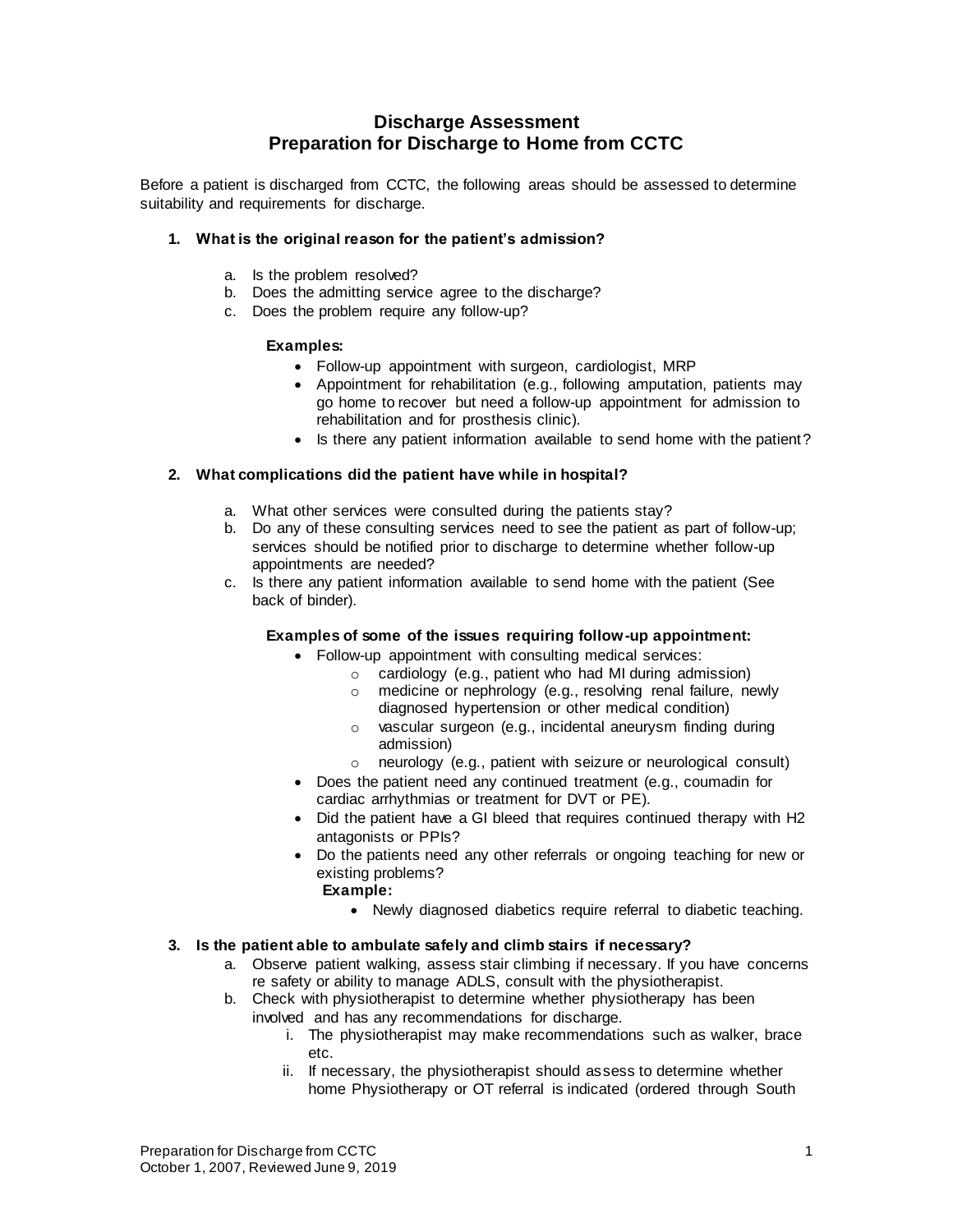West LHIN Community Care Access). This might include stair climbing support or provision of assist devices such as walkers or bathtub rails.

- c. If South West LHIN Community Care Access is required, the physiotherapist will write a note and make recommendations for the South West LHIN Community Care Access physiotherapist and/or OT referral.
- **4. Has the medication profile been reviewed by the pharmacist before discharge? The pharmacist may wish to provide medication instruction, particularly for new medications.** 
	- a. If preadmission medications are to be continued, the family physician will order any refills
	- b. Scripts will be required for any new medications that the patient may required
	- c. *Remember to include a script for pain medication if required.*
	- d. Our pharmacist may be able to contact the community pharmacy to facilitate filling of the prescription.
	- e. Ensure prescription forms are completed an placed in the chart.

# **5. Does the dietitian have any nutritional recommendations before discharge?**

- a. All patients who are discharged home with enteral feeding require a South West LHIN Community Care Access dietitian referral.
- b. The dietitian may request home referral for other reasons.
- c. The dietitian may wish to meet with the patient and/or family to provide written or verbal information.
- d. The CCTC dietitian will document instructions for the South West LHIN Community Care Access dietitian.

# **Example:**

 A patient going home on coumadin for the first time should have instruction regarding dietary intake of vitamin K containing foods.

#### **6. Is the patient on dialysis? A number of factors must be considered before a dialysis patient is discharged home.**

- a. Previous IHD patients who are normally dialyzed at a satellite out-patient program must have 3 stable runs in a dialysis chair before they can return to their home program (this includes centres such as Chatham, Owen Sound, Sarnia, Tillsonburg, Woodstock and any self-care dialysis).
- b. Most ICU patients will require some treatment modification before being ready to return home.

# **7. What support is available to the patient at home?**

- a. Will the patient have someone with them at home?
- b. Who is picking the patient up? How will they get home? Is this appropriate?

# **8. Have you checked with the social worker to identify any outstanding issues?**

a. Are there any forms or referrals that need to be completed?

# 9. **Is a South West LHIN Community Care Access referral required?**

a. Referral for nursing care should be made if patient has wound care or IV access (e.g., PICC).